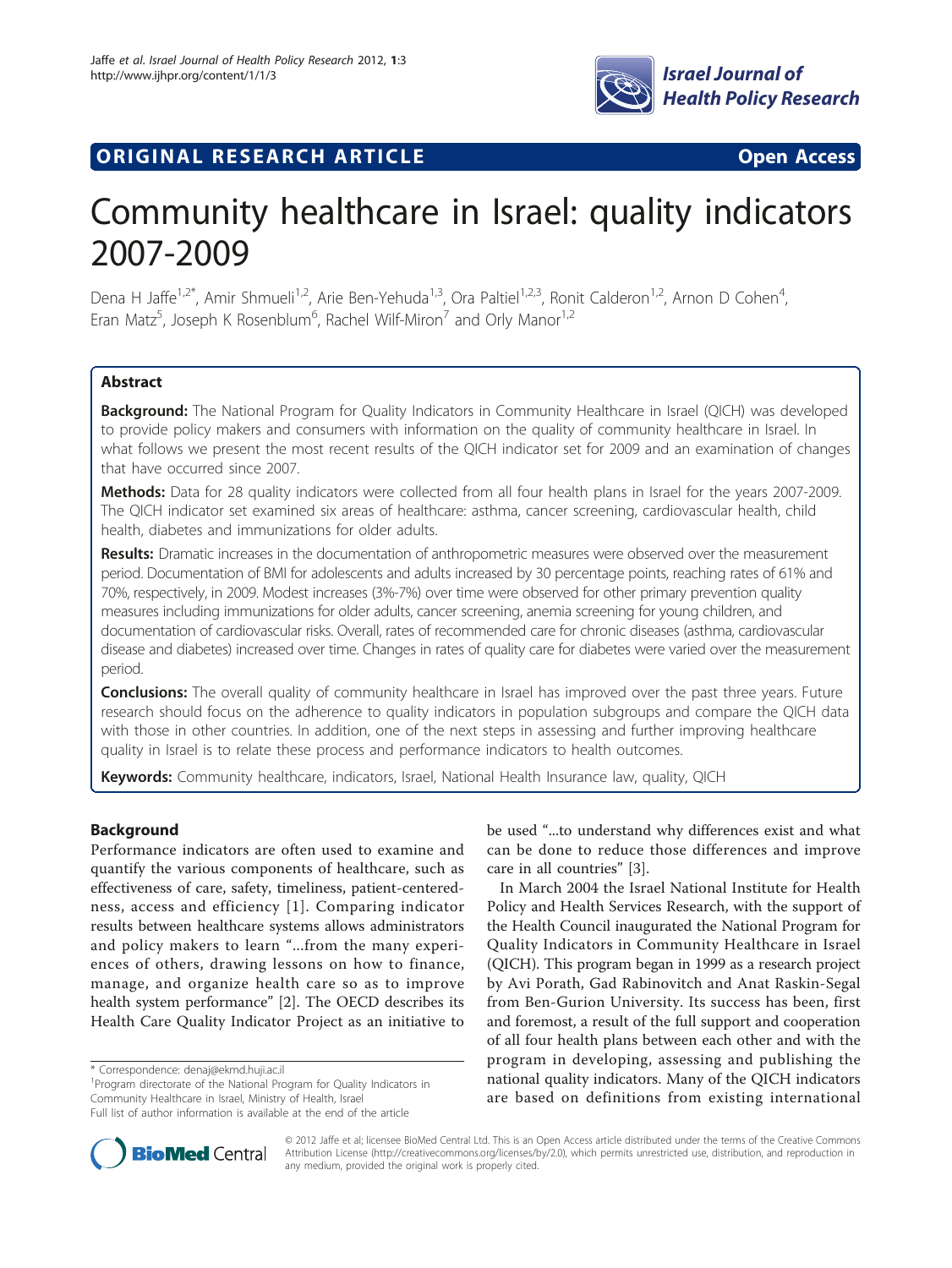measures, such as those in the Healthcare Effectiveness Data and Information Set (HEDIS) of the National Committee for Quality Assurance (NCQA) in the United States, and with the intention of international comparison. Since QICH's establishment, four national reports on the quality of healthcare in Israel have been published [\[4](#page-9-0)-[7](#page-9-0)].

The primary goal of QICH is to provide policy makers and consumers with aggregate information on the quality of community healthcare in Israel in order to monitor and improve the medical care system. The QICH indicator set is based on national and international medical guidelines that reflect the current scientific evidence. Indicators are well-defined, measurable items agreed upon by all stakeholders including health plans and professional organizations. Data are systematically collected for the entire population of Israel from all four health plans to create national-level healthcare quality indicators that are publically reported. In what follows is an overview of the results of the most recent QICH report with specific attention to changes over time and implications to the primary healthcare system in Israel.

#### Methods

#### Data source

Data for quality indicators are collected independently by each of the four health plans for their insured population. Each health plan maintains individual-level electronic data records that include medical appointments, procedures, laboratory test results and pharmacy claims. Quality indicators sent by each of the four health plans are aggregated and these values (numerators and denominators) are used to calculate national rates. Coordination, data compilation, validation and quality assessment and analysis of the national indicators are performed by the program directorate.

#### Population

All Israeli residents are included in the data set. The quality indicators presented represent the time period 2007 through 2009. Electronic records were unavailable for a small percent of the population  $\left($  < 1%). In addition, individuals whose membership in the plan was less than the full calendar year were excluded from the calculations. In 2009, for example, approximately 106,800 people or 1.4% of the insured population from the previous year switched healthcare plan [[8\]](#page-9-0) and did not have the required data for a complete measurement year. It is noteworthy that soldiers, largely comprised of individuals aged 18-21 years, are not covered by the health plans since their medical care is delivered by the military. Aside from these exceptions, the report includes the entirety of Israel's population, approximately seven million people.

#### Quality indicators and data

Quality indicators were created with the consensus of the four health plans and Israeli medical associations. The HEDIS indicator set was used as a guide for the QICH indicator definitions. The QICH indicator set reflects a careful selection process that assessed the feasibility of production and the applicability and significance of the indicators for the healthcare system in Israel. Data were collected according to gender and age group. Six areas of healthcare - asthma, cancer screening, immunizations for older adults, child health, cardiovascular health and diabetes were used to assess the quality of community healthcare in Israel. Twenty-eight QICH indicators are presented for the years 2007-2009 (Figure [1](#page-2-0)). Identification of individuals with asthma and diabetes was according to pharmacy claims. Patients with cardiovascular disease were identified according to cardiac intervention - bypass surgery or coronary angioplasty. It should be noted, that these procedures were the only available diagnostic indicators of cardiovascular disease accessible to all health plans and therefore the number of patients included in this subpopulation reflect a small percentage of individuals with the disease. Immunization status was established using pharmacy claims (i.e., vaccine purchase).

Data quality assessment as well as performance audits were carried out in three stages: by each health plan, by the QICH program directorate and by an accredited external auditor. Data checks that included logical tests for negative numbers, unit tests, and valid numerator and denominator entries as well as tests examining subgroups and changes over time were performed by each health plan internally and by the QICH program directorate. An external auditor conducted a procedural audit for each health plan as well as the for the QICH directorate. A system-oriented approach to examining the proper functioning and management of the program was performed and documented in comprehensive performance reports.

Rate differences were calculated as the absolute difference in percentage points between the rate in 2007 and 2009.

#### Results

Table [1](#page-3-0) provides details for the definition and calculation of each of the 28 quality indicators, the target population, measurement period and the relevant data sources.

Table [2](#page-5-0) presents the changes in the quality indicators over the period 2007-2009. Both absolute and relative changes are provided in the table.

#### Asthma

Rates of appropriate use of asthma control medication for individuals with persistent asthma increased over the three-year period and influenza immunization for this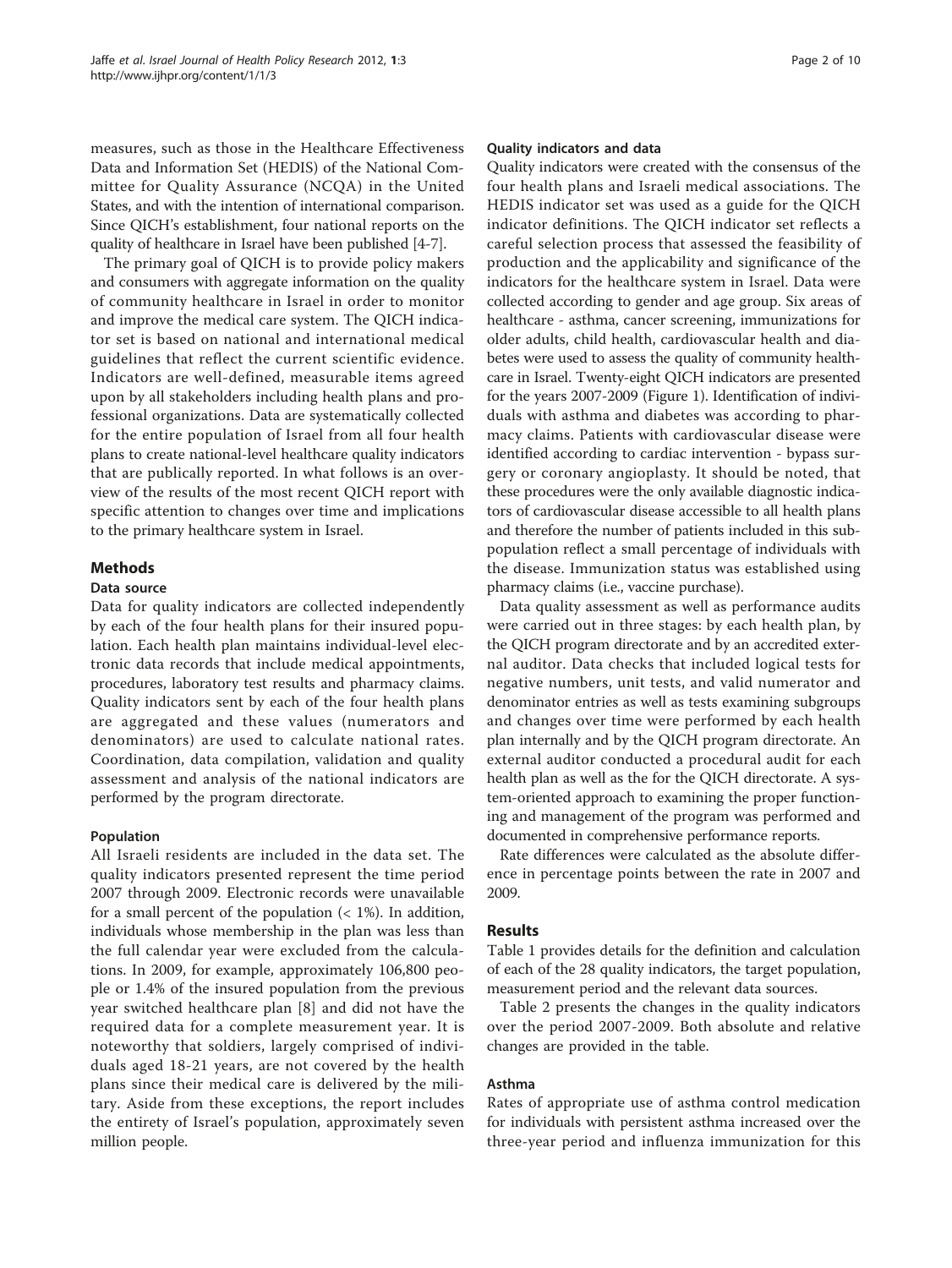<span id="page-2-0"></span>

group increased to a rate of 40% by 2009 (absolute increase of 11%).

#### Cancer screening

In 2009, the mammography rate for women over 51-74 years reached 68% and fecal occult blood test rate for colon cancer (excluding those who underwent a colonoscopy during the past five years) for individuals aged 50-74 years was 27%. Absolute rate increases of 5%-7% were observed for both types of cancer screening over the three-year measurement period.

#### Cardiovascular health

Quality measures of primary prevention of cardiovascular disease, which included BMI (adults) and blood pressure documentation, increased to rates of 70% and 84%, respectively, for the 3.8 million Israeli adult target population aged 20-74 years. Rates of cholesterol documentation and control were 81% and 72%, respectively, for Israeli adults, ages 35-74 years.

Measures of appropriate treatment and effectiveness of treatment improved over the measurement period. For example, rates of use of medications, such as beta blockers and statins, for individuals following a coronary heart event were over 70%. The rate of appropriate control of cholesterol for cardiac heart patients was 72% in 2009; this represented an absolute change during the three-year period of +3.5%.

Over the three-year measurement period, positive changes in rates for cardiovascular care were observed for all aspects of treatment - prevention, care and effectiveness of care. In particular, substantial increases were observed for documentation rates of body mass index for adolescents and adults. For adolescents, rates of documentation of height and weight increased dramatically from 28% in 2007 to 61% in 2009, while for adults, these rates rose 26 percentage points over the same time period.

#### Child health

An indicator of quality of healthcare for primary prevention for children was examined. In 2009, 74% of children 1-year of age underwent anemia screening - an absolute increase of 7% from 2007.

#### Diabetes

Quality indicators for diabetes assessed both the provision and the effectiveness of care. Patients with diabetics mellitus received basic recommended care, such as glucose, blood pressure and cholesterol assessment (> 90%), BMI documentation (84%), kidney function testing (74%) and eye care documentation (64%). Only about half the population of diabetics received an influenza immunization in the winter season. Individuals with diabetes mellitus who attained adequate glycemic control (HbA1c  $\leq$  7%) decreased slightly over the measurement period (49% to 48%) and remained stable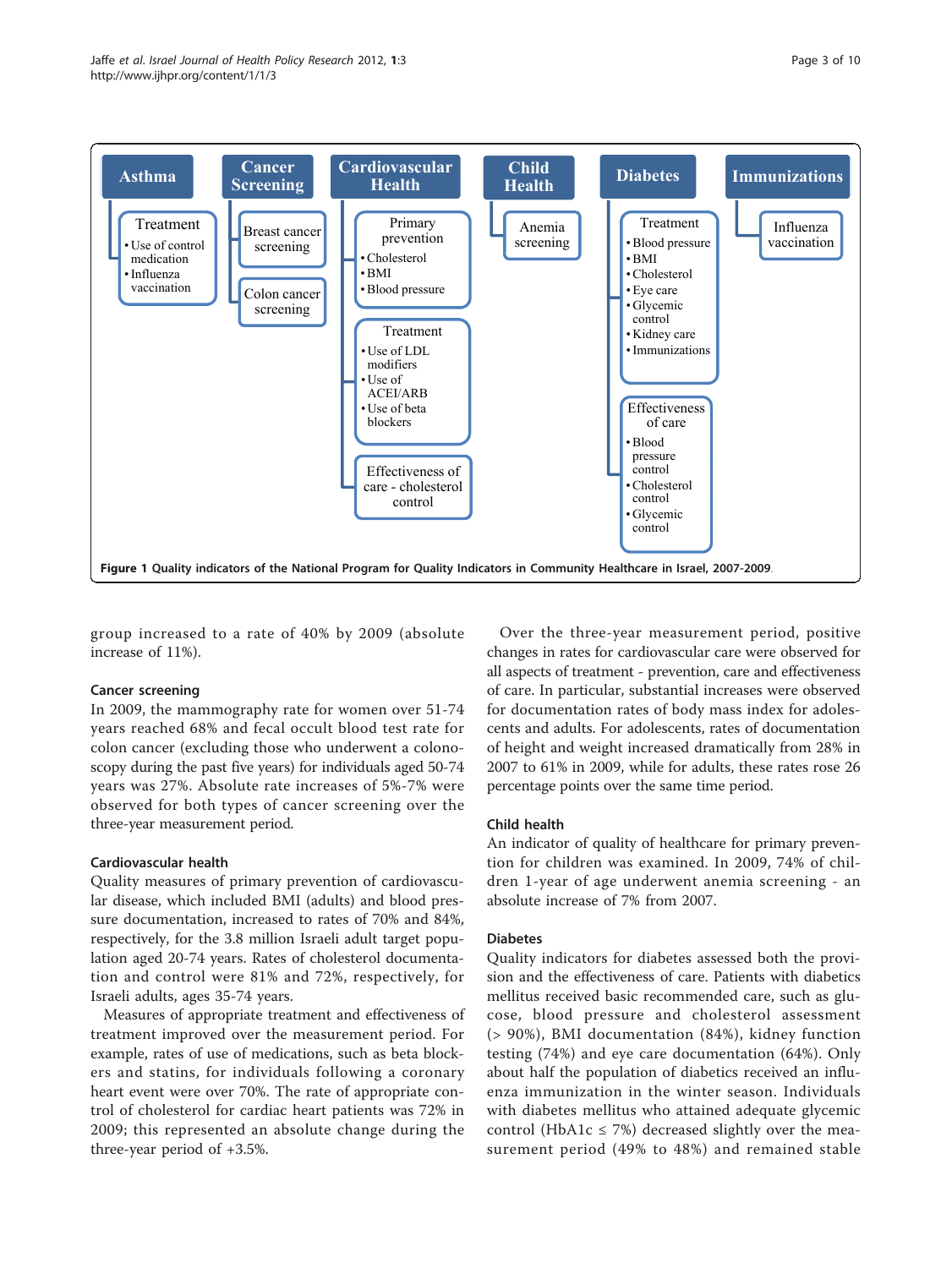# Jaffe et al. Israel Journal of Health Policy Research 2012, 1:3 http://www.ijhpr.org/content/1/1/3

#### <span id="page-3-0"></span>Table 1 Definitions and data sources of the QICH indicator set, 2007-2009.

| Healthcare quality indicators                                                                                                                                                                                                                                                                                              | Domain                   | Data source <sup>a</sup>                   | <b>Target population</b>                                                                                                                                                                                                  |  |  |  |
|----------------------------------------------------------------------------------------------------------------------------------------------------------------------------------------------------------------------------------------------------------------------------------------------------------------------------|--------------------------|--------------------------------------------|---------------------------------------------------------------------------------------------------------------------------------------------------------------------------------------------------------------------------|--|--|--|
| Asthma                                                                                                                                                                                                                                                                                                                     |                          |                                            |                                                                                                                                                                                                                           |  |  |  |
| Use of appropriate control medication for individuals with persistent asthma <sup>b</sup><br>Percentage of individuals with persistent asthma who purchased at least three asthma control<br>medications in three different months during the measurement year                                                             | Treatment                | Pharmacy claims                            | 5-56 years                                                                                                                                                                                                                |  |  |  |
| Influenza vaccination for individuals with persistent asthma <sup>b</sup><br>Percentage of individuals with persistent asthma who received the influenza vaccination during<br>the winter months of the measurement year (plus two months of subsequent year)                                                              | Treatment                | Pharmacy claims                            | 5-56 years                                                                                                                                                                                                                |  |  |  |
| <b>Cancer screening</b>                                                                                                                                                                                                                                                                                                    |                          |                                            |                                                                                                                                                                                                                           |  |  |  |
| Breast cancer screening: Mammography<br>Percentage of women who had a mammogram during the past two years                                                                                                                                                                                                                  | Primary<br>prevention    | Test records                               | 51-74 years                                                                                                                                                                                                               |  |  |  |
| Colon cancer screening: Fecal occult blood test<br>Percentage of individuals who had a fecal occult blood test during the measurement year <sup>c</sup>                                                                                                                                                                    | Primary<br>prevention    | Laboratory results                         | 50-74 years                                                                                                                                                                                                               |  |  |  |
| Cardiovascular health                                                                                                                                                                                                                                                                                                      |                          |                                            |                                                                                                                                                                                                                           |  |  |  |
| Blood pressure documentation<br>Percentage of individuals with blood pressure documentation                                                                                                                                                                                                                                | Primary<br>prevention    | Medical records                            | 20-54 years - documentation during past five years;<br>55-74 years - documentation during measurement year                                                                                                                |  |  |  |
| Blood pressure assessment<br>Percentage of individuals with adequate blood pressure control ( $\leq$ 140/90 mmHg)                                                                                                                                                                                                          | Primary<br>prevention    | Medical records                            | 20-54 years - documentation during past five years;<br>55-74 years - documentation during measurement year                                                                                                                |  |  |  |
| Body mass index (BMI) documentation<br>• Percentage of individuals with BMI documentation - adolescents<br>· Percentage of individuals with BMI documentation - adults                                                                                                                                                     | Primary<br>prevention    | Medical records                            | 14-18 years - documentation during past three years;<br>20-64 years - documentation during past five years;<br>65-74 years - documentation of weight during the<br>measurement year and height during the past five years |  |  |  |
| Cholesterol documentation<br>Percentage of individuals with cholesterol documentation                                                                                                                                                                                                                                      | Primary<br>prevention    | Laboratory results                         | 35-54 years - documentation during past five years;<br>55-74 years - documentation during measurement year                                                                                                                |  |  |  |
| Cholesterol assessment<br>Percentage of individuals with adequate low-density lipoprotein cholesterol control ( $\leq$ 130 mg/dL)                                                                                                                                                                                          | Primary<br>prevention    | Laboratory results                         | 35-54 years - documentation during past five years;<br>55-74 years - documentation during measurement year                                                                                                                |  |  |  |
| Treatment with statins and other low-density lipoprotein (LDL) modifying medications following a<br>coronary intervention <sup>6</sup><br>Percentage of individuals following a coronary event who purchased at least three LDL-modifying<br>medications in three different months during the measurement year             | Treatment                | Pharmacy claims,<br>Hospital procedures    | 35-74 years                                                                                                                                                                                                               |  |  |  |
| Treatment with angiotensin-converting enzyme inhibitors (ACEI) or angiotensin receptor blockers<br>(ARB) following a coronary intervention <sup>d</sup><br>Percentage of individuals following a coronary event who purchased at least three ACEI/ARB<br>medications in three different months during the measurement year | Treatment                | Pharmacy claims,<br>Hospital procedures    | 35-74 years                                                                                                                                                                                                               |  |  |  |
| Treatment with beta blockers following a coronary intervention <sup>d</sup><br>Percentage of individuals following a coronary event who purchased at least three ACEI/ARB<br>medications in three different months during the measurement year                                                                             | Treatment                | Pharmacy claims,<br>Hospital procedures    | 35-74 years                                                                                                                                                                                                               |  |  |  |
| Cholesterol assessment following a coronary intervention <sup>d</sup><br>Percentage of individuals following a coronary event with adequate cholesterol control ( $\leq 100$<br>mg/dL) during the measurement year                                                                                                         | Effectiveness<br>of care | Laboratory results,<br>Hospital procedures | 35-74 years                                                                                                                                                                                                               |  |  |  |
| <b>Child health</b>                                                                                                                                                                                                                                                                                                        |                          |                                            |                                                                                                                                                                                                                           |  |  |  |
| Anemia screening in infants<br>Percentage of children who had a hemoglobin test during the measurement year                                                                                                                                                                                                                | Primary<br>prevention    | Laboratory results                         | 1 year olds                                                                                                                                                                                                               |  |  |  |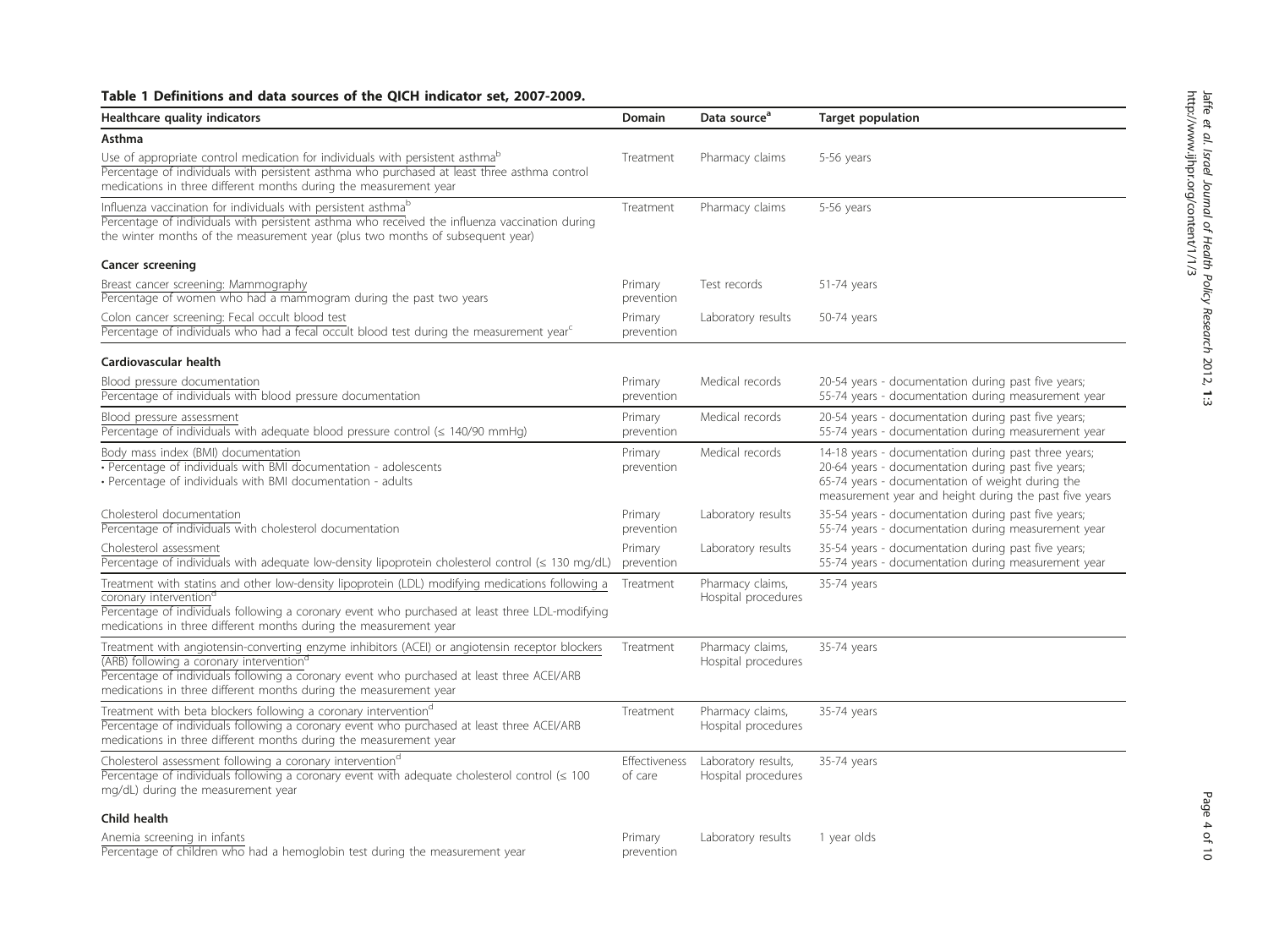#### Table 1 Definitions and data sources of the QICH indicator set, 2007-2009. (Continued)

| <b>Diabetes</b>                                                                                                                                                                                                                                   |                          |                                        |                                                                                                        |
|---------------------------------------------------------------------------------------------------------------------------------------------------------------------------------------------------------------------------------------------------|--------------------------|----------------------------------------|--------------------------------------------------------------------------------------------------------|
| Blood pressure documentation<br>Percentage of patients with diabetes mellitus with blood pressure documentation during the<br>measurement year                                                                                                    | Treatment                | Laboratory results                     | $18 +$ years                                                                                           |
| Body mass index (BMI) documentation<br>Percentage of patients with diabetes mellitus with BMI documentation                                                                                                                                       | Treatment                | Medical records                        | 18+ years - documentation of weight during the<br>measurement year and height over the past five years |
| Cholesterol documentation<br>Percentage of patients with diabetes mellitus with cholesterol documentation during the<br>measurement year                                                                                                          | Treatment                | Laboratory results                     | All ages                                                                                               |
| Eye care documentation<br>Percentage of patients with diabetes mellitus with documentation of an eye examination during<br>the measurement year                                                                                                   | Treatment                | Medical records                        | All ages                                                                                               |
| Glycemic control documentation<br>Percentage of patients with diabetes mellitus with glycemic control (HbA1c) documentation<br>during the measurement year                                                                                        | Treatment                | Laboratory results                     | All ages                                                                                               |
| Kidney function documentation<br>Percentage of patients with diabetes mellitus with microalbuminurea documentation during the<br>measurement year                                                                                                 | Treatment                | Laboratory results                     | All ages                                                                                               |
| Influenza vaccination<br>Percentage of patients with diabetes mellitus who received the influenza vaccination during the<br>winter months of the measurement year (plus two months of subsequent year)                                            | Treatment                | Pharmacy claims                        | 5+ years                                                                                               |
| Blood pressure assessment<br>Percentage of patients with diabetes mellitus with adequate blood pressure control $\leq$ 130/80<br>mmHg) during the measurement year                                                                                | Effectiveness<br>of care | Medical records                        | $18 +$ years                                                                                           |
| Cholesterol assessment<br>Percentage of patients with diabetes mellitus with adequate low-density lipoprotein cholesterol<br>control ( $\leq$ 100 mg/dL) during the measurement year                                                              | Effectiveness<br>of care | Laboratory results                     | All ages                                                                                               |
| Glycemic control assessment<br>Percentage of diabetics with adequate glycemic control (HbA1c $\leq$ 7%) during the measurement<br>year                                                                                                            | Effectiveness<br>of care | Laboratory results                     | All ages                                                                                               |
| Assessment of inadequate glycemic control<br>Percentage of patients with diabetes mellitus with inadequate glycemic control (HbA1c > 9%)<br>during the measurement year                                                                           | Effectiveness<br>of care | Laboratory results                     | All ages                                                                                               |
| Treatment with insulin for individuals with inadequate glycemic control<br>Percentage of patients with diabetes mellitus with inadequate glycemic control (HbA1c > 9%) and of care<br>purchased insulin at least once during the measurement year | <b>Effectiveness</b>     | Laboratory results,<br>Pharmacy claims | All ages                                                                                               |
| Immunizations for older adults                                                                                                                                                                                                                    |                          |                                        |                                                                                                        |
| Influenza vaccination for older adults<br>Percentage of older adults who received the influenza vaccination during the winter months of<br>the measurement year (plus two months of subsequent year)                                              | Primary<br>prevention    | Pharmacy claims                        | $65+$ years                                                                                            |

BMI, body mass index; LDL, low density lipoproteins; ACEI, angiotensin-converting enzyme inhibitors; ARB, angiotensin receptor blockers; HbA1c, glycated hemoglobin; OICH, National Program for Quality Indicators in Community Healthcare in Israel

<sup>a</sup>All data were collected from each MCO's electronic records. Numerator and denominator data for each measure were collected by the National QICH project to create the national rate.

<sup>b</sup> Persistent asthma is defined by asthma medication purchases. These medications include control medication (immunomodulators, inhaled corticosteroids, leukotriene modifiers, long-acting beta-2 agonists, methylxanthines, mast cell stabilizers), as well as relief medications (short-acting beta-2 agonists, anticholinergics).

<sup>c</sup> Excluding those who underwent a colonoscopy during the past five years.

<sup>d</sup>A coronary intervention is defined as having undergone coronary artery bypass surgery or cardiac catheterization during the past five years.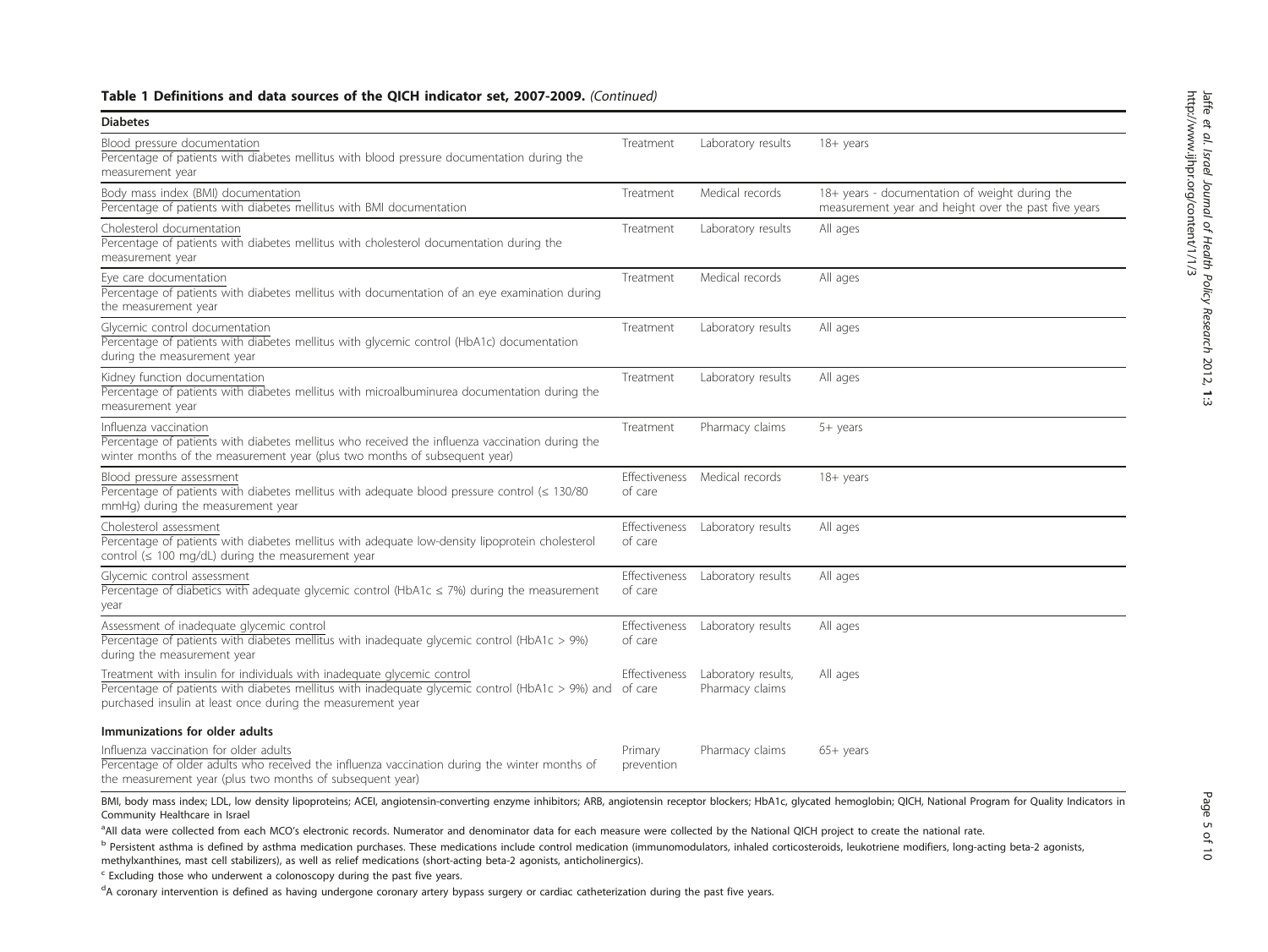#### <span id="page-5-0"></span>Table 2 Rates and change over time in the QICH indicator set, 2007-2009.

| Healthcare quality indicators                                                                          | <b>Denominator</b><br>population <sup>a</sup> | Rates |       |       | Rate difference <sup>b</sup> | Rate change (%) <sup>b</sup> |
|--------------------------------------------------------------------------------------------------------|-----------------------------------------------|-------|-------|-------|------------------------------|------------------------------|
|                                                                                                        |                                               | 2007  | 2008  | 2009  |                              |                              |
| Asthma                                                                                                 |                                               |       |       |       |                              |                              |
| Treatment: influenza vaccination for individuals with persistent asthma                                | 51,931                                        | 29.1% | 31.6% | 40.0% | $+10.9$                      | 37.5                         |
| Treatment: Use of appropriate control medication for individuals with persistent asthma                | 51,931                                        | 76.2% | 78.1% | 79.7% | $+3.5$                       | 4.6                          |
| Cancer                                                                                                 |                                               |       |       |       |                              |                              |
| Primary prevention: breast cancer screening - mammography                                              | 695,621                                       | 60.7% | 64.7% | 67.7% | $+7.0$                       | 11.5                         |
| Primary prevention: colon cancer screening - fecal occult blood test                                   | 1,078,021                                     | 22.1% | 24.4% | 27.4% | $+5.3$                       | 24.0                         |
| Cardiovascular health                                                                                  |                                               |       |       |       |                              |                              |
| Primary prevention: body mass index documentation (adolescents)                                        | 511,374                                       | 27.9% | 46.3% | 60.8% | $+32.9$                      | 117.9                        |
| Primary prevention: body mass index documentation (adults)                                             | 3,719,937                                     | 43.9% | 56.6% | 69.7% | $+25.8$                      | 58.8                         |
| Primary prevention: blood pressure documentation                                                       | 3,755,235                                     | 72.8% | 78.3% | 83.5% | $+10.7$                      | 14.7                         |
| Effectiveness of care: cholesterol assessment of adequate control following cardiac intervention       | 56,726                                        | 68.6% | 71.4% | 72.1% | $+3.5$                       | 5.1                          |
| Treatment: treatment with ACEI/ARB following cardiac intervention                                      | 65,299                                        | 63.1% | 64.7% | 66.4% | $+3.3$                       | 5.2                          |
| Primary prevention: cholesterol documentation                                                          | 2,575,726                                     | 77.4% | 79.0% | 80.5% | $+3.1$                       | 4.0                          |
| Primary prevention: cholesterol assessment of adequate control                                         | 2,072,458                                     | 68.9% | 70.9% | 71.7% | $+2.8$                       | 4.1                          |
| Treatment: treatment with beta blockers following cardiac intervention                                 | 65,299                                        | 68.4% | 67.9% | 70.2% | $+1.8$                       | 2.6                          |
| Primary prevention: blood pressure assessment of adequate control                                      | 3,135,531                                     | 92.9% | 93.6% | 94.1% | $+1.2$                       | 1.3                          |
| Treatment: treatment with statins and other LDL modifying medications following a cardiac intervention | 65,299                                        | 84.2% | 83.8% | 84.6% | $+0.4$                       | 0.5                          |
| Child health                                                                                           |                                               |       |       |       |                              |                              |
| Primary prevention: anemia screening for infants                                                       | 151,741                                       | 66.4% | 70.5% | 73.5% | $+7.1$                       | 10.7                         |
| <b>Diabetes</b>                                                                                        |                                               |       |       |       |                              |                              |
| Treatment: BMI documentation                                                                           | 320,275                                       | 74.4% | 81.3% | 83.6% | $+9.2$                       | 12.4                         |
| Effectiveness of care: treatment of inadequate glycemic control                                        | 39,514                                        | 44.8% | 48.8% | 53.1% | $+8.2$                       | 18.5                         |
| Treatment: influenza vaccination                                                                       | 332,706                                       | 47.1% | 51.4% | 55.0% | $+7.9$                       | 16.8                         |
| Effectiveness of care: cholesterol - adequate control                                                  | 300,885                                       | 60.3% | 63.7% | 65.6% | $+5.3$                       | 8.8                          |
| Treatment: kidney function documentation                                                               | 332,854                                       | 71.3% | 70.4% | 74.3% | $+3.0$                       | 4.2                          |
| Treatment: blood pressure documentation                                                                | 330,437                                       | 90.0% | 91.9% | 91.9% | $+1.9$                       | 2.1                          |
| Effectiveness of care: blood pressure - adequate control                                               | 303,710                                       | 67.0% | 68.5% | 68.6% | $+1.6$                       | 2.4                          |
| Treatment: eye care documentation                                                                      | 332,854                                       | 63.0% | 63.5% | 64.3% | $+1.3$                       | 2.1                          |
| Treatment: glycemic control documentation                                                              | 332,854                                       | 91.7% | 91.6% | 92.3% | $+0.6$                       | 0.7                          |
| Effectiveness of care: glycemic control - inadequate control <sup>c</sup>                              | 307,244                                       | 13.3% | 13.5% | 12.9% | $-0.4$                       | $-3.0$                       |
| Treatment: cholesterol documentation                                                                   | 332,854                                       | 90.9% | 90.3% | 90.4% | $-0.5$                       | $-0.6$                       |
| Effectiveness of care: glycemic control - adequate control                                             | 307,244                                       | 49.4% | 47.9% | 48.0% | $-1.4$                       | $-2.8$                       |
| Immunizations for older adults                                                                         |                                               |       |       |       |                              |                              |
| Primary prevention: influenza vaccination for older adults                                             | 709,755                                       | 51.9% | 55.3% | 56.7% | $+4.8$                       | 9.2                          |

BMI, body mass index; LDL, low density lipoproteins; ACEI, angiotensin-converting enzyme inhibitors; ARB, angiotensin receptor blockers; QICH, National Program for Quality Indicators in Community Healthcare in Israel

<sup>a</sup>The denominator population are all eligible individuals in 2009.

b The numbers represent absolute differences in percentage points from 2007 to 2009 or changes relative to 2007.

<sup>c</sup>Decreased rates indicates a greater quality of care.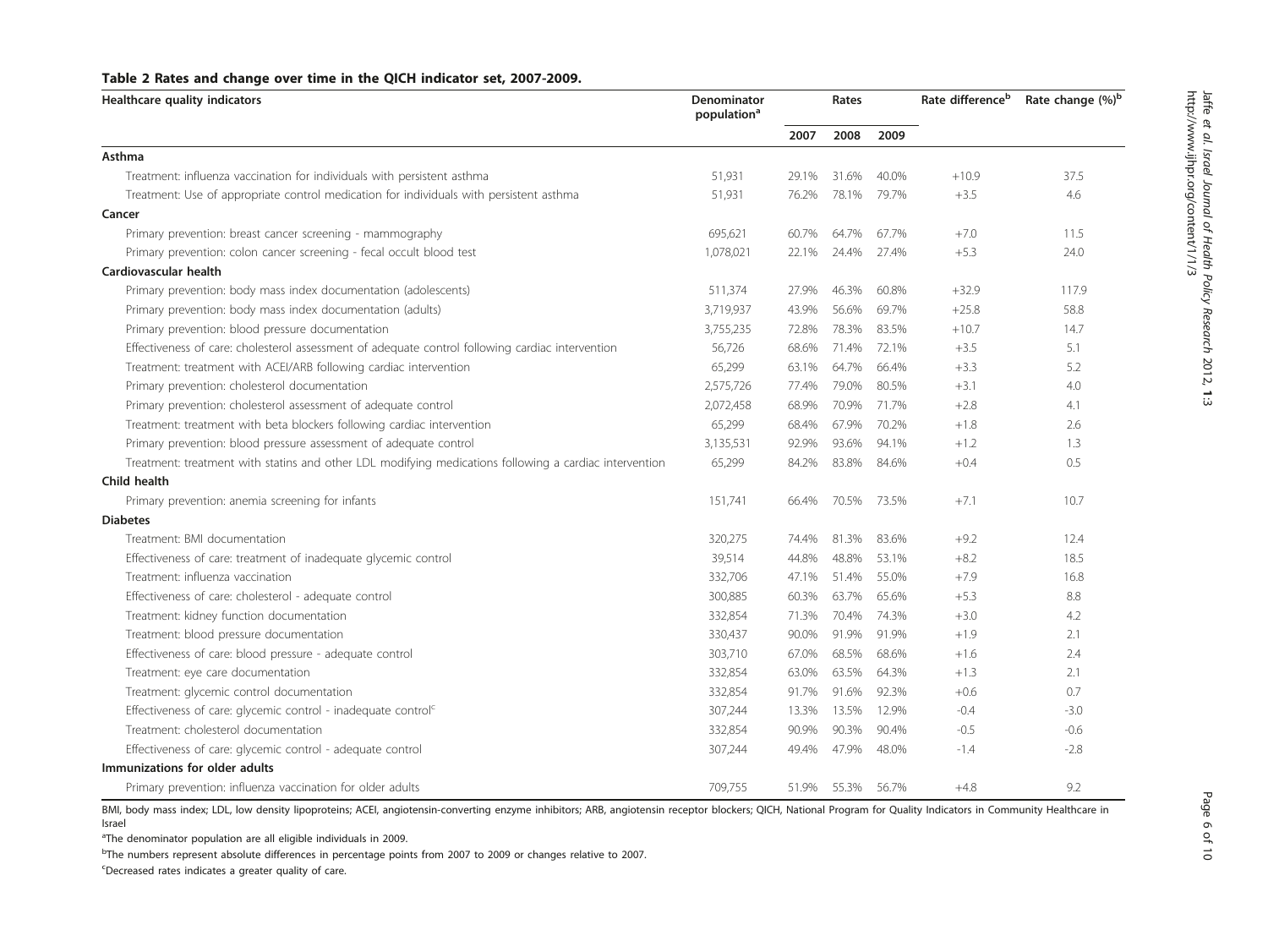among those with poor glycemic control (13%). The percent of individuals with diabetes mellitus who reached pre-specified cholesterol and blood pressure targets showed an increase of 5.3% and 1.6% respectively.

#### Immunizations for older adults

The rates of influenza vaccination, a quality indicator of preventive care among Israelis 65+ years, increased over the measurement period from 52% to 57%.

#### **Discussion**

Overall, the quality in community healthcare in Israel as measured by the QICH indicator set has improved over the past three years. Increased levels of quality of care were observed across almost all categories of health as well as type of care - primary prevention, treatment and effectiveness of care.

It should be noted that there are no set target standards for quality measures in community healthcare in Israel. Nevertheless, results from similar international indicators are used as benchmarks for comparison and learning tools for quality improvement [[9](#page-9-0)]. Moreover, the QICH indicator set is based on HEDIS definitions, which strengthens the validity of the measures and encourages comparison. International comparisons are complicated, however, by numerous factors such as differences between healthcare structures and measure definitions [[10](#page-9-0),[11\]](#page-9-0). For example, variations exist between measure specifications (e.g., age limits), disease definition (e.g., based on physician diagnosis, hospital discharge data and/or pharmacy records), reporting period and data collection methods (e.g., self-reported data versus physician documentation). The HEDIS program, for instance, collects data from three different healthcare provider types - Medicaid, Medicare and commercial insurers. Differences between countries may also arise from variations in guidelines of care, type and mode of care and resources allocated for care. For example, Israel's quality indicators are used as healthcare surveillance tools while the Quality and Outcomes Framework (QOF) in England is a performance-based indicator system that rewards good practice.

#### Quality indicators for primary prevention

The most dramatic increases in the QICH indicator set 2007-2009 were observed for documentation of anthropometric measures. Documentation rates for height and weight for the calculation of BMI among adolescents and adults increased by approximately 30% over this time period to rates of 61% and 70%, respectively. Rates in Israel are high relative to adult BMI screening rates in the United States (e.g., 35% for Medicaid and 41% for commercially insured populations) [\[12\]](#page-9-0).

Moderate increases over time were observed for other primary prevention QICH measures, including immunizations for older adults, cancer screening, anemia screening and documentation of cardiovascular risk factors such as blood pressure and cholesterol. Comparison of these measures with those in other healthcare systems reveals wide variations in rates between countries. For example, the rate of influenza immunization for older adults in Israel in 2009 was 57%, similar to that of Ireland and Luxembourg and in contrast to higher rates in Mexico (88%) and France (71%) and lower rates in Finland (43%) and Hungary (32%) [[13\]](#page-9-0). Mammography screening rates in Israel were similar to those of the OECD (68% versus 62%, respectively), although substantial variations exist between countries - high mammography rates in Finland (86%) and Ireland (78%) and low rates in France (47%) and Japan (24%) [[14\]](#page-9-0). Anemia screening is not routinely conducted in most Western countries thereby preventing comparisons. Recently released guidelines of the American Academy of Pediatrics recommend universal screening for anemia for children 12 months of age to determine hemoglobin concentrations for the assessment of iron deficiency [[15](#page-9-0)]. This step may generate future comparisons. Finally, documentation of cardiovascular risk factors, such as cholesterol and blood pressure levels, is essential for evaluating an individual's risk of heart disease [[16\]](#page-9-0). Documentation rates of these factors have increased between 4%-15% from 2007 to 2009 and likely reflect the increased attention of the healthcare system to cardiovascular risks.

#### Quality indicators for chronic disease

Rates of recommended care for three chronic conditions - asthma, cardiovascular disease and diabetes improved over the measurement period and are nearing those in other Western countries [\[12](#page-9-0),[17](#page-9-0)]. For example, appropriate use of control medication for individuals with persistent asthma improved by four percentage points between 2007 and 2009; these rates remain lower than a similar HEDIS quality indicator (91%) [[12](#page-9-0)].

For indicators assessing care of patients with cardiovascular disease, at least 70% of Israelis following a coronary intervention received the recommended treatment with statins, beta blockers or ACEI/ARBs. For patients following a coronary intervention, similarities between Israel and England were observed for treatment with beta blockers (Israel = 70%; England = 74%) but differed for treatment with ACEI/ARB (Israel =  $69\%$ ; England = 89%) [[17\]](#page-9-0). Notably the QICH indicator set defined coronary intervention as persons who underwent bypass surgery or coronary angioplasty in the past five years, while the QOF was based on patients who had a history of myocardial infarction since April 2003.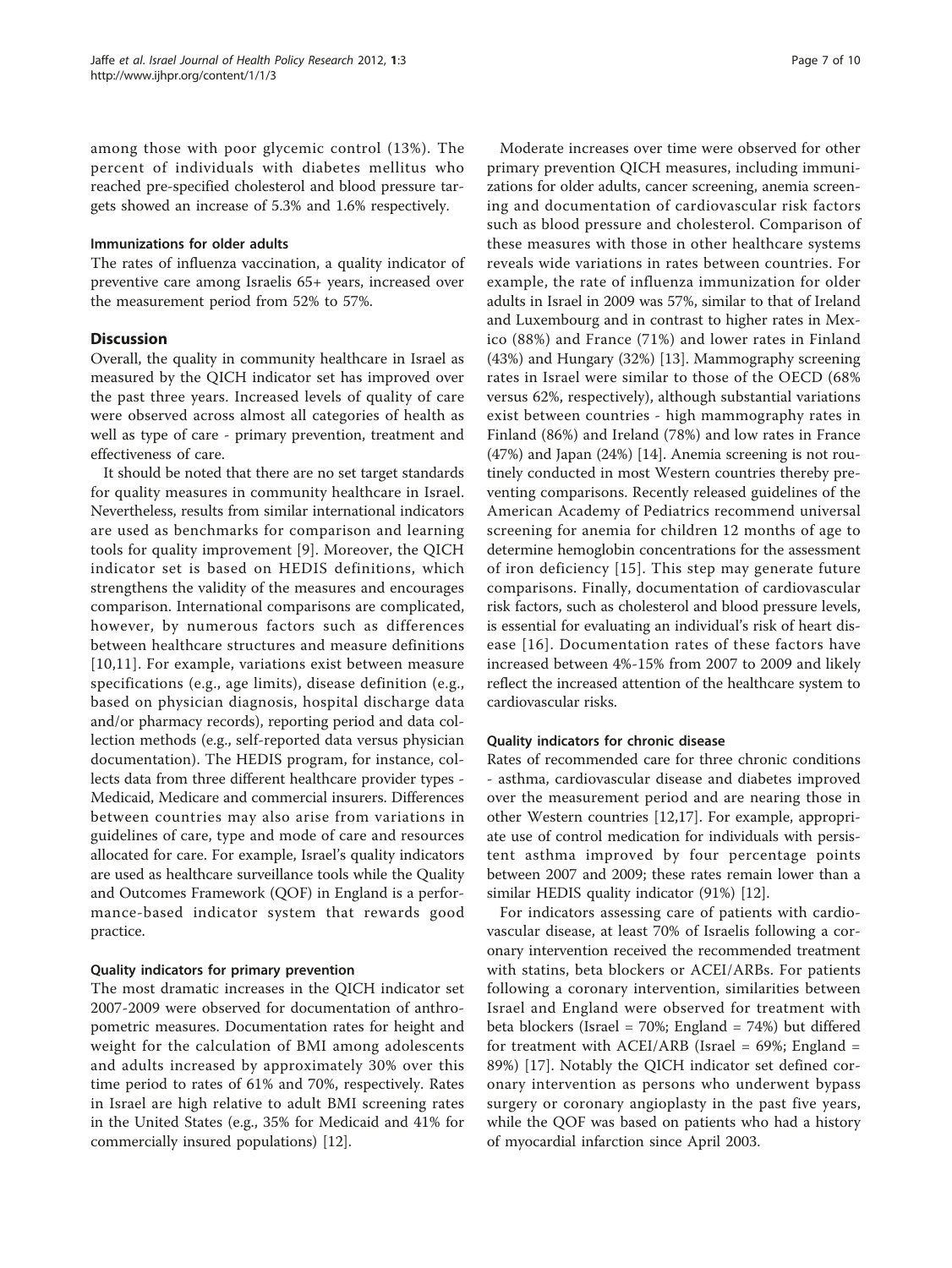Treatment and care for diabetes in Israel has moved in a positive direction over the three year measurement period, although changes in rates for indicators of glycemic control were relatively small and even negative. Seven indicators of adherence to recommended treatment of diabetes mellitus were assessed. For the measurement period 2007-2009, higher rates ( $\geq$  74%) of appropriate care were noted in four measures - documentation of BMI, kidney function, glycemic control and cholesterol, and relatively moderate rates (55%-74%) were observed in the remaining three areas - documentation of blood pressure and eye care and influenza immunization. The observed trends for adequate glycemic control (< 7%) are noteworthy. The results suggest that the practice of tight glycemic control may be changing among primary care physicians from a generalized HbA1c goal to an individualized target. Indeed, recent studies have shown that glycemic control for all patients with Type 2 diabetes may not provide the ultimate benefit [[18\]](#page-9-0). One of the current goals of the QICH program is to revise this measure and determine sub-group-specific HbA1c goals. Decreases, albeit slight, in inadequate glycemic control (> 9%) indicate improvements in diabetes care. Further monitoring is necessary to identify long-term trends. Comparison with similar indicators and age groups from the HEDIS and England reveal moderate variations between countries and measures [\[12,17](#page-9-0)]. For example, documentation of HbA1c among adults ranged from 92% in Israel, 97% in the England and 89% in the United States [\[12,17](#page-9-0)]. Similarly, rates of microalbuminurea testing (kidney function) varied from 74% in Israel, 89% in the England and 84% in the United States [\[12,17](#page-9-0)].

#### Quality indicators and policy

Improvements in quality of care have been noted previously in Israel [[19](#page-9-0)]. In this recent study, the authors hypothesize that quality improvements may be a result of the feedback from the measurement process itself. This theory relates to the quality improvement maxim that "efforts to improve quality require efforts to measure it" [[20\]](#page-9-0). To be sure, during the past decade of quality assessment of healthcare in Israel, health plans have implemented strategies for improving care and access to services as well as encouraged physician adherence to guidelines [[21,22](#page-9-0)]. The dramatic increases in documentation of anthropometric measures signify a targeted approach by health plans to document a neglected area of care and signal policy changes that have permeated all segments of the healthcare system. In light of these observations, expected trajectories of existing quality indicators are likely to attenuate over the next decade.

It should be noted, however, that incentives may account for lower rates of healthcare quality in certain areas in comparison to England's pay-for-performance system since the Israeli healthcare system is not a payfor-performance system and physicians do not receive direct benefits for increased performance. In order to properly assess and compare the quality of Israel's healthcare system with that of a pay-for-service, outcome-based indicators and sufficient follow-up time are necessary.

Policy implications and future directions of this program mirror that of other international efforts [[23,24\]](#page-9-0). Quality indicators must undergo constant evaluation of whether they accurately capture the care that is being provided as well as their impact on health outcomes [[24](#page-9-0)]. Examination of the adverse or beneficial changes in health outcomes is an essential tool in the evaluation process, since change alone in quality of care does not necessarily correspond to improvements in patient health. Composite indicators of health are also integral to disease management and future indicator sets should comprise such measures.

Assessment of quality indicators should comprise a more refined evaluation of subgroups and at-risk populations as well as changes over time in their quality care. In a recent report by Hussey et al. [\[10\]](#page-9-0), similar disparities in socio-economic status (SES) in healthcare quality indicators were observed for four countries with different health systems and populations. The authors note that their study underscores the need to examine the impact of internal and external factors on the healthcare system (and health inequalities), such as changing healthcare patterns (internal) and targeted prevention programs (external). The proxy SES variable available to the QICH data set (data not shown) is of questionable utility and a proper assessment of the effect of SES on quality care in Israel is needed.

Finally, The QICH program has brought about substantial positive changes in the quality of healthcare data in Israel. An improved data platform that captures a larger share of the healthcare delivery system is necessary for the further assessment of continuity of care and other healthcare quality issues. Policymakers should promote the continued interface between the four Israeli health plans and support communication with other healthcare providers, such as for residential, early childhood and elderly care facilities. Interchange between hospital and primary care is vital to improved healthcare quality such as effectiveness and efficiency of care and care coordination. This type of improved framework requires policy changes and even incentives to allow for information exchange and data flow within the confines of privacy and confidentiality.

#### Strengths and limitations

Israel is one of the only countries with a systematic and comprehensive evaluation program assessing the quality of the community healthcare at a national level. The QICH indicator set represents a unique and essential tool in healthcare. First, quality indicators are important to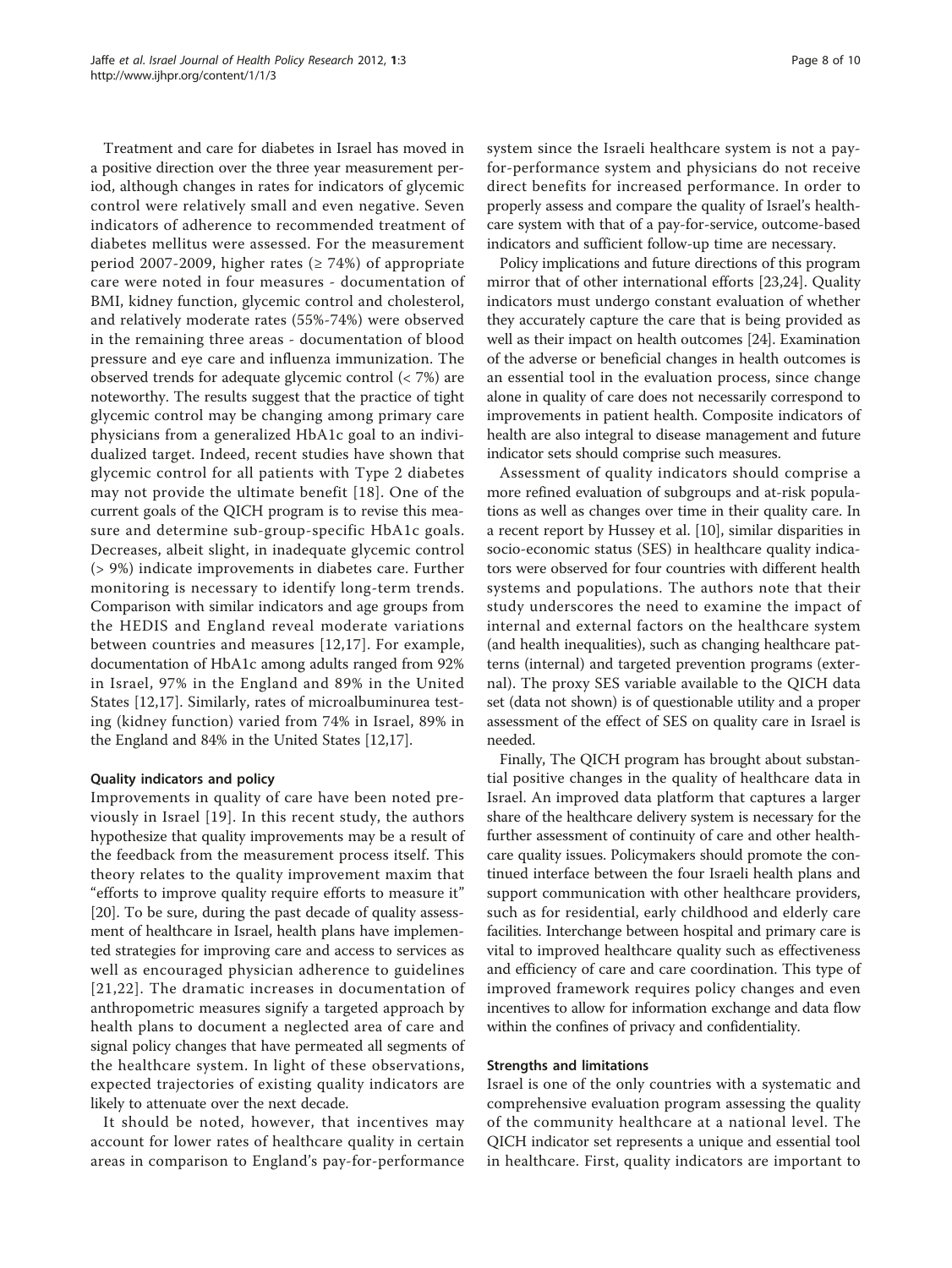assess adherence of the community healthcare system to recommended guidelines that include preventive care. Increased use of preventive healthcare services is considered essential for reducing the clinical preventable burden as well as being cost effective [[25](#page-9-0)]. Second, electronic health records - a mainstay of the medical system in Israel for over a decade, allow for the assessment of historical as well as current healthcare measurements. Third, all residents have unique identifying numbers that allow for linking external medical records, such as those for hospital procedures. Fourth, the program is a combined effort of all four health plan providers, who have, among other things, standardized disease registries and confirmed their commitment to treatment guidelines.

These quality indicators are not without limitations. Quality of community healthcare is anchored in its governing bodies and provider system and is susceptible to the constraints and shortcomings of each. International comparisons with similar measures are subject to the diversity of policy, culture and resources that directly and indirectly affect the structure, performance and outcome of healthcare [[26](#page-9-0)]. In Israel, health plans are restricted by the availability of certain types of healthcare data, such as hospital discharge data and inpatient diagnoses. For example, patients with heart disease are identified using reimbursement codes for bypass surgery or coronary angioplasty even though this sub-population represents only about 10% of the patients with cardiovascular disease. The validity of the QICH indicator set must also be qualified. Apart from laboratory results, which produce objective and non-biased values, blood pressure measurements, for example, which require human assessment and documentation, vary between testers and may be subject to dishonest reporting. Lastly, regulatory restrictions of demographic information, including socio-economic status, limit the development of a complete assessment of quality across all categories of health and for various subgroups. Case-mix adjustments or stratification according to demographic or socio-economic characteristics may allow for a clearer understanding of the quality of health care in Israel in order to target gaps in care and identify and learn from successes.

#### Conclusions

The overall quality of community health care in Israel has improved over the past three years. Comparisons with similar international quality indicators suggest that community healthcare in Israel is on par with other Western countries. The results presented in this study illustrate that the current state of health care in Israel is that of improving quality of community healthcare. One of the next steps in assessing and improving healthcare

quality in Israel is to relate these process and performance indicators to health outcomes.

#### Abbreviations

ACEI: angiotensin-converting enzyme inhibitors; ARB: angiotensin receptor blockers; BMI: body mass index; HbA1c: glycated hemoglobin; LDL: low density lipoproteins; QICH: Quality Indicators in Community Healthcare; QOF: Quality and Outcomes Framework; NIH: National Health Insurance; SES: socio-economic status.

#### Acknowledgements

The National Project for Quality Indicators in Community Healthcare in Israel is under the supervision of the National Institute for Healthcare Policy and Research, with the support of the Health Council.

#### Author details

<sup>1</sup> Program directorate of the National Program for Quality Indicators in Community Healthcare in Israel, Ministry of Health, Israel. <sup>2</sup>Braun School of Public Health and Community Medicine, Hebrew University - Hadassah, POB 12272, Jerusalem, 92210 Israel. <sup>3</sup>Department of Internal Medicine, Hadassah -Hebrew University Medical Center, POB 12000, Jerusalem, 92210 Israel. <sup>4</sup>Clalit Health Services, 101 Arlozorov St., POB 16250, Tel Aviv, 62098 Israel. <sup>5</sup>Leumit Health Fund, 23 Sprinzak St., Tel Aviv, 64738 Israel. <sup>6</sup>Meuhedet Health Fund 124 Ibn Gvirol St., Tel Aviv, 62038 Israel. <sup>7</sup>Maccabi Healthcare Services, Tel Aviv, 68125 Israel.

#### Authors' contributions

DHJ, OM, AS, AB-Y OP and RC drafted the article and DHJ wrote the manuscript. All authors reviewed the draft manuscript and read and approved the final manuscript.

#### Authors' information

DHJ is an epidemiologist at the School of Public Health, Hebrew University - Hadassah and the coordinator of the National Program for Quality Indicators in Community Healthcare in Israel.

OM is a professor of statistics, head of the School of Public Health, Hebrew University - Hadassah and is the director of the National Program for Quality Indicators in Community Healthcare in Israel.

AS is a professor of health economics at the School of Public Health, Hebrew University - Hadassah and is on the directorate of the National Program for Quality Indicators in Community Healthcare in Israel. AB-Y is a professor of internal medicine, head of the department of internal medicine at the Hadassah Medical Center and is on the directorate of the National Program for Quality Indicators in Community Healthcare in Israel. OP is a professor of hematology at the Hadassah Medical Center, epidemiologist at the School of Public Health, Hebrew University - Hadassah and is on the directorate of the National Program for Quality Indicators in

Community Healthcare in Israel. RC is a physician and epidemiologist at the School of Public Health, Hebrew University - Hadassah and is on the directorate of the National Program for Quality Indicators in Community Healthcare in Israel.

ADC is a physician and Director of the Department of Quality Measures and Research, Chief Physician Office at Clalit Health Services and is on the steering committee of the National Program for Quality Indicators in Community Healthcare in Israel.

JKR is a physician and CIO of the Medical Division of the Meuhedet Health Fund and is on the steering committee of the National Program for Quality Indicators in Community Healthcare in Israel.

EM is a physician and Director of the Division of Clinical Medicine at the Leumit Health Fund and is on the steering committee of the National Program for Quality Indicators in Community Healthcare in Israel. RW-M is a physician and Director of Quality Management at Maccabi Healthcare Services and is on the steering committee of the National Program for Quality Indicators in Community Healthcare in Israel.

#### Competing interests

No financial or non-financial competing interests are declared. All results are derived from national-level data that were not influenced by or reflect any one institution.